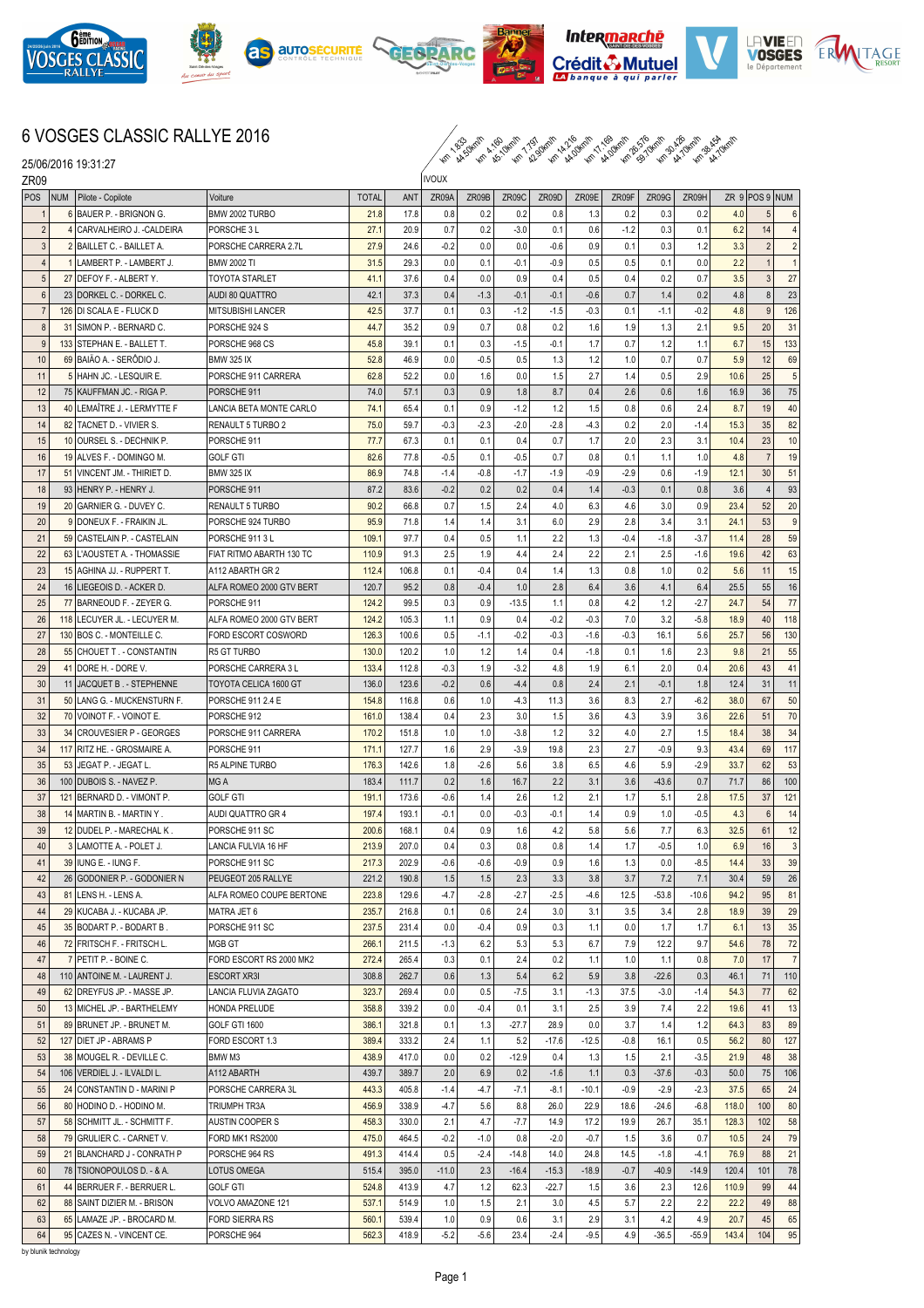

25/06/2016 19:31:27







 $\int_{\mathbb{R}}$ 





le Déna

## 6 VOSGES CLASSIC RALLYE 2016

km 1.833 44.50km/h km 4.160 45.10km/h km 7.797 42.90km/h km 14.216 44.00km/h km 17.169 44.00km/h km 26.576 59.70km/h km 30.426 44.70km/h km 38.454 44.70km/h

| ZR <sub>09</sub> |                 |                                                            | <b>IVOUX</b>                  |                    |                    |                |               |                |                |                |                |                    |                |                  |                |           |
|------------------|-----------------|------------------------------------------------------------|-------------------------------|--------------------|--------------------|----------------|---------------|----------------|----------------|----------------|----------------|--------------------|----------------|------------------|----------------|-----------|
| POS              | <b>NUM</b>      | Pilote - Copilote                                          | Voiture                       | <b>TOTAL</b>       | <b>ANT</b>         | ZR09A          | ZR09B         | ZR09C          | ZR09D          | ZR09E          | ZR09F          | ZR09G              | ZR09H          |                  | ZR 9 POS 9 NUM |           |
| 65               | 30 <sup>1</sup> | VEROT C. - VEROT M.                                        | ALPHA ROMEO 2000 GT           | 614.8              | 585.1              | $-4.5$         | 0.0           | $-0.1$         | 2.7            | 3.2            | 5.7            | 9.4                | 4.1            | 29.7             | 58             | 30        |
| 66               |                 | 120 MILARD JL. - BODSON JJ.                                | NISSAN BLUERBIRD SSS          | 614.8              | 564.3              | 0.2            | 4.6           | $-13.7$        | 0.2            | $-1.5$         | 3.6            | $-23.1$            | 3.6            | 50.5             | 76             | 120       |
| 67               |                 | 71 CORLET G. - NEGRE D.                                    | <b>SIMCA 1000 R2</b>          | 665.3              | 604.9              | $-2.3$         | $-4.8$        | $-17.4$        | $-13.7$        | $-11.3$        | $-2.6$         | $-3.7$             | $-4.6$         | 60.4             | 82             | 71        |
| 68               |                 | 116 MEUNIER L. - FRANCOIS F.                               | GOLF 1 GTI                    | 697.8              | 686.2              | $-0.2$         | $-0.8$        | $-0.8$         | $-4.3$         | $-3.0$         | $-0.9$         | 0.4                | $-1.2$         | 11.6             | 29             | 116       |
| 69               |                 | 73 LAPORTE A. - LAPORTE M.                                 | LANCIA FULVIA 1300 S          | 734.9              | 599.8              | $-16.8$        | $-19.6$       | $-11.5$        | 1.0            | 0.2            | 32.2           | 35.9               | 17.9           | 135.1            | 103            | 73        |
| 70               |                 | 90   THIEBAUT M. - VERPOORTEN                              | MAZDA 323 GTX TURBO           | 786.1              | 755.6              | $-0.5$         | $-2.8$        | $-15.3$        | 5.2            | 0.4            | $-1.9$         | $-1.8$             | $-2.6$         | 30.5             | 60             | 90        |
| 71               |                 | 115   LUX P. - PIRET JM.                                   | PORSCHE 914/4                 | 835.2              | 822.7              | $-1.3$         | $-0.9$        | $-5.7$         | 2.0            | $-0.7$         | $-0.7$         | 0.7                | $-0.5$         | 12.5             | 32             | 115       |
| 72               |                 | 76 JULIEN M. - ZANDOMENNEGH                                | <b>DAUPHINE PROTO</b>         | 853.5              | 845.6              | $-0.5$         | $-0.3$        | 1.9            | $-0.8$         | $-0.7$         | $-1.3$         | 0.8                | $-1.6$         | 7.9              | 18             | 76        |
| 73               | 67              | lJACQUEL D. - GEOFFROY J.                                  | <b>COCCINELLE MEXICO</b>      | 855.9              | 700.2              | -8.1           | $-7.2$        | 4.8            | 22.3           | 6.1            | 42.3           | 32.0               | 32.9           | 155.7            | 106            | 67        |
| 74               | 99              | GUTZWILLER C. - PIARD R.                                   | ALFA ROMEO GTV 4              | 856.7              | 800.7              | $-14.2$        | $-9.5$        | $-12.7$        | 1.7            | $-5.2$         | 1.3            | $-5.9$             | $-5.5$         | 56.0             | 79             | 99        |
| 75               |                 | 102 KAUTEN B. - RION S.                                    | ALPINE A 310 V6               | 925.2              | 887.9              | 0.6            | 1.2           | $-7.2$         | -7.6           | $-5.0$         | 2.9            | 3.7                | 9.1            | 37.3             | 64             | 102       |
| 76               |                 | 87 BRUNO N . - VIRY F.                                     | PORSCHE 964                   | 943.9              | 754.2              | $-7.0$         | 2.4           | $-9.9$         | 98.8           | 45.3           | 6.2            | $-6.5$             | $-13.6$        | 189.7            | 107            | 87        |
| 77               |                 | 52 ANTOINE P. - ROELLINGER                                 | PORSCHE 924                   | 963.2              | 810.9              | $-11.0$        | $-5.5$        | $-14.0$        | $-8.0$         | -22.9          | $-30.0$        | $-30.0$            | $-30.9$        | 152.3            | 105            | 52        |
| 78               |                 | 61   L'AOUSTET G. - L'AOUSTET                              | ALFA ROMEO GTV6               | 968.6              | 963.4              | 1.6            | 0.1           | 0.2            | 0.3            | 1.1            | 0.6            | 0.7                | $-0.6$         | 5.2              | 10<br>110      | 61        |
| 79<br>80         |                 | 33 BONORON JC. - BONORON V.                                | PORSCHE GR4 RS ALMERAS        | 1022.6             | 766.5              | 35.1           | 41.3          | 27.3           | 16.3           | $-28.0$        | $-39.1$        | $-63.1$<br>$-10.1$ | $-5.9$         | 256.1            | 47             | 33        |
|                  |                 | 109 LAMARTHEE N. - BAUDOIN G<br>47 GEORGES D. - GEORGES M. | PORSCHE 944<br>PORSCHE 928 S  | 1024.6             | 1003.2<br>1017.6   | $-2.8$         | $-3.1$        | $-1.8$         | 1.0<br>0.9     | 0.3            | 0.5            |                    | 1.8<br>$-1.8$  | 21.4             | 66             | 109<br>47 |
| 81<br>82         |                 |                                                            | <b>CHEVROLET CORVETTE</b>     | 1055.2<br>1068.6   | 984.1              | 0.9<br>0.0     | $-0.5$<br>2.9 | $-6.9$<br>21.6 | 47.0           | $-0.5$<br>0.6  | $-0.3$<br>1.7  | $-25.8$<br>5.7     | 5.0            | 37.6<br>84.5     | 91             | 98        |
| 83               |                 | 98   WEIDIG R. - GRASGES M.<br>108 RENARD M. - LOUIS L     | MG <sub>B</sub>               | 1069.8             | 298.6              | $-3.1$         | 0.5           | 208.9          | 139.9          | 144.8          | 94.6           | 140.3              | 39.1           | 771.2            | 119            | 108       |
| 84               |                 | 37   FATH J. - FALCONE A.                                  | JAGUAR TYPE E                 | 1076.1             | 980.7              | -24.7          | 12.8          | $-7.3$         | 0.4            | $-15.9$        | 11.3           | $-20.9$            | $-2.1$         | 95.4             | 96             | 37        |
| 85               |                 | 96 ZAGULA R. - ZAGULA MA.                                  | <b>RENAULT 5 TURBO 2</b>      | 1092.6             | 1063.1             | $-4.2$         | 1.0           | 2.3            | $-1.4$         | $-2.6$         | 0.2            | $-8.0$             | -9.8           | 29.5             | 57             | 96        |
| 86               |                 | 56 SANSEIGNE J. - SANSEIGNE                                | IFIAT RITMO                   | 1119.1             | 1108.8             | 0.3            | 0.4           | 0.2            | 1.6            | 1.8            | 1.6            | 2.0                | 2.4            | 10.3             | 22             | 56        |
| 87               |                 | 32 ROMANO G. - LOCHE P.                                    | ALFA ROMEO ALFETTA GT         | 1126.5             | 1056.0             | 1.0            | 0.5           | 1.3            | 2.8            | 2.8            | 3.7            | 1.1                | $-57.3$        | 70.5             | 85             | 32        |
| 88               |                 | 105 PATRICINIO A. - DRESCH Y                               | <b>RENAULT 5 ALPINE TURBO</b> | 1132.1             | 1066.5             | 0.4            | 3.0           | $-6.2$         | 2.8            | $-9.5$         | $-12.9$        | $-14.3$            | $-16.5$        | 65.6             | 84             | 105       |
| 89               |                 | 83 BARADEL P. - BARADEL S.                                 | TOYOTA COROLLA                | 1146.6             | 1124.2             | 0.0            | 1.1           | 0.6            | 1.7            | 2.7            | 12.3           | 1.4                | 2.6            | 22.4             | 50             | 83        |
| 90               |                 | 123   MARTIN L. - ROZLAZLY B.                              | PEUGEOT 205 GTI               | 1173.3             | 1162.1             | $-0.5$         | 0.0           | $-0.6$         | $-0.8$         | $-0.3$         | $-1.9$         | $-3.9$             | $-3.2$         | 11.2             | 26             | 123       |
| 91               |                 | 22 BAUER J. - BRIGNON N.                                   | PORSCHE 964 TURBO             | 1179.9             | 1143.7             | 0.8            | 1.1           | 21.7           | 1.6            | 3.0            | 1.7            | 1.7                | 4.6            | 36.2             | 63             | 22        |
| 92               |                 | 43 NICAISE E. - BEAUME R.                                  | OPEL KADETT GTE               | 1197.5             | 1150.8             | 2.0            | 7.7           | 4.5            | 5.8            | 4.2            | 11.0           | 5.9                | 5.6            | 46.7             | 74             | 43        |
| 93               | 114             | EBERLIN N. - EBERLIN B.                                    | <b>BMW 2002 TI</b>            | 1203.6             | 1094.8             | $-6.8$         | -18.9         | $-6.6$         | 7.4            | 6.4            | $-0.9$         | $-38.2$            | $-23.6$        | 108.8            | 98             | 114       |
| 94               | 134             | JEUNIER X. - BOBAUT P.                                     | PORSCHE 996                   | 1219.9             | 1179.1             | 1.4            | 2.8           | 0.5            | 4.8            | 3.7            | 7.2            | 18.4               | 2.0            | 40.8             | 68             | 134       |
| 95               |                 | 107 GASPAR R. - ADAM D                                     | <b>FORD ESCORT</b>            | 1226.3             | 1142.3             | $-2.9$         | 1.7           | $-7.4$         | 4.4            | 9.7            | 44.7           | $-6.7$             | 6.5            | 84.0             | 90             | 107       |
| 96               |                 | 66 HAAS J. - MULLER J.                                     | <b>OPEL MANTA 1</b>           | 1267.2             | 1005.0             | -7.1           | $-7.4$        | $-10.7$        | 17.4           | 61.5           | 91.2           | 58.1               | -8.8           | 262.2            | 111            | 66        |
| 97               |                 | 25 BONNEFOIS D. - BONNEFOIS                                | FIAT 131 RACING               | 1312.5             | 1291.8             | 1.1            | 1.9           | $-1.7$         | $-1.6$         | $-2.3$         | $-2.9$         | $-2.9$             | $-6.3$         | 20.7             | 44             | 25        |
| 98               |                 | 17 LEMOINE C. - MORETTI V.                                 | PORSCHE CARRERA 4             | 1318.5             | 1307.1             | $-2.6$         | $-0.5$        | 0.7            | 0.2            | $-3.7$         | $-0.1$         | 3.4                | $-0.2$         | 11.4             | 27             | 17        |
| 99               |                 | 42 SENIURA M. - SENIURA E.                                 | <b>FACEL VEGA</b>             | 1343.6             | 828.6              | 0.6            | 84.1          | 125.6          | 123.0          | 107.2          | 51.8           | $-7.0$             | $-15.7$        | 515.0            | 117            | 42        |
| 100              |                 | 119   PETITGENAY C. - GUHRING                              | <b>ALFA ROMEO GTV 6</b>       | 1345.1             | 1330.4             | $-0.5$         | $-2.8$        | $-2.9$         | 2.4            | 2.1            | 2.2            | 1.1                | $-0.7$         | 14.7             | 34             | 119       |
| 101              |                 | 131 CULLIER T. - BERTHELOT I                               | PORSCHE 996                   | 1365.0             | 1289.4             | $-14.1$        | $-4.3$        | 13.3           | 1.8            | 7.9            | 2.5            | $-22.7$            | $-9.0$         | 75.6             | 87             | 131       |
| 102              |                 | 18 GUILLEMIN P. - SUDRE D.                                 | ALPINE A 110                  | 1389.4             | 1343.1             | $-0.7$         | 0.2           | $-17.7$        | 4.2            | 3.6            | 3.4            | 10.1               | 6.4            | 46.3             | 72             | 18        |
| 103              |                 | 124   BRIET C. - BOUHOT G.                                 | PORSCHE 964 C2                | 1393.4             | 1305.5             | $-3.8$         | 5.3           | 22.9           | 4.1            | 8.6            | 23.9           | $-10.8$            | 8.5            | 87.9             | 92             | 124       |
| 104              | 122             | GUENET M. - GAUDET C.                                      | AUTOBIANCHI A 112 ABAR        | 1398.6             | 1308.7             | -7.9           | 5.2           | 3.5            | 17.3           | 6.5            | 9.6            | $-33.0$            | 6.9            | 89.9             | 94             | 122       |
| 105              |                 | 46 CUIF G. - WEHRUNG F.                                    | PORSCHE 914-4                 | 1399.6             | 1378.3             | $-0.1$         | 3.2           | $-2.6$         | 2.5            | 3.0            | 2.6            | 4.1                | 3.2            | 21.3             | 46             | 46        |
| 106              |                 | 97 TENEDOR JP. - MUNCH R.                                  | MERCEDES 190 E                | 1454.7             | 1094.0             | 1.0            | $-1.4$        | $-7.4$         | $-6.1$         | $-7.4$         | $-10.2$        | $-27.2$            | 300.0          | 360.7            | 114            | 97        |
| 107              |                 | 60 LE CAM C. - LE CAM G.                                   | SIMCA 1000 R2 GR 2            | 1498.6             | 1162.2             | 1.0            | 5.4           | 2.5            | 5.9            | 6.4            | 7.3            | $-7.9$             | 300.0          | 336.4            | 113            | 60        |
| 108              |                 | 101 MARCHAL JM. - BERNARD D.                               | CHEVROLET CORVETTE            | 1521.6             | 1431.8             | $-6.3$         | 4.1           | $-3.9$         | 16.1           | 8.1            | 14.5           | 17.4               | 19.4           | 89.8             | 93             | 101       |
| 109              |                 | 64 HERMENT JL. - HERMENT C.                                | PORSCHE 356 AT 2.4E           | 1570.8             | 1358.4             | $-18.5$        | $-28.9$       | $-45.3$        | $-25.5$        | $-26.9$        | $-28.0$        | $-23.0$            | 16.3           | 212.4            | 108            | 64        |
| 110              |                 | 28 RIVA M. - RIVA H.                                       | <b>BMW 320/6</b>              | 1575.4             | 1528.9             | 1.6            | 2.1           | $-13.5$        | 3.8            | 5.3            | 6.9            | $-8.3$             | 5.0            | 46.5             | 73             | 28        |
| 111              |                 | 111 KUNEGEL JM. - SIMON JC                                 | <b>LANCIA DELTA</b>           | 1647.6             | 1392.0             | $-30.3$        | $-9.0$        | 64.5           | 0.4            | $-41.8$        | $-15.6$        | 85.9               | $-8.1$         | 255.6            | 109            | 111       |
| 112              |                 | 36 CROUVEZIER R. - CROUVEZI                                | PORSCHE 911 SC                | 1704.1             | 1659.1             | $-4.9$         | $-6.3$        | $-9.1$         | $-10.3$        | $-11.2$        | $-0.7$         | $-1.1$             | $-1.4$         | 45.0             | 70             | 36        |
| 113              |                 | 54 FERRY M. - FERRY D.                                     | AUDI QUATTRO A2               | 1786.9             | 1286.7             | $-5.7$         | 17.9          | 25.7           | 72.9           | 80.6           | 85.1           | 78.9               | 133.4          | 500.2            | 116            | 54        |
| 114              |                 | 112 TENEDOR L. - MARTIN A.                                 | MERCEDES 190 E                | 1869.2             | 1458.9             | $-1.5$         | $-2.6$        | $-11.1$        | 22.7           | $-8.7$         | $-3.3$         | 142.3              | 218.1          | 410.3            | 115            | 112       |
| 115              |                 | 57 BLANCHARD T. - BIDAULT                                  | GOLF GTI 1800                 | 1974.7             | 1914.3             | $-2.2$         | $-1.1$        | 0.2            | 10.1           | 8.7            | 10.1           | 13.4               | 14.6           | 60.4             | 81             | 57        |
| 116              |                 | 113 GRESSER S. - PAULUS S.                                 | MERCEDES 190 EVO              | 2018.2             | 1911.5             | 9.1            | 24.0          | $-12.9$        | 5.1            | $-1.5$         | $-4.1$         | $-44.0$            | $-6.0$         | 106.7            | 97             | 113       |
| 117              |                 | 91 GUTZWILLER C. - GUTWILLE                                | ALFA ROMEO GTV 4              | 2398.6             | 1216.7             | 3.0            | $-13.1$       | 176.2          | 198.5          | 203.6          | 197.6          | 196.4              | 193.5          | 1181.9           | 122            | 91        |
| 118              |                 | 132 ZANCHI JC. - ZANCHI D.                                 | <b>LOTUS ELISE</b>            | 2479.9             | 2401.1             | 1.7            | $-1.9$        | $-7.5$         | $-3.6$         | $-13.4$        | 3.9            | $-43.6$            | 3.2            | 78.8             | 89             | 132       |
| 119              |                 | 128 GUGLIELMINI G-WARENNE R                                | PEUGEOT 205 GTI 1900          | 2691.4             | 1881.6             | 9.8            | 14.9          | 21.9           | 114.8          | 128.2          | 160.6          | 174.2              | 185.4          | 809.8            | 120            | 128       |
| 120              |                 | 94 CAZES O. - RIDEAU D.                                    | PORSCHE 964                   | 3011.1             | 1205.9             | $-2.8$         | 2.4           | 300.0          | 300.0          | 300.0          | 300.0          | 300.0              | 300.0          | 1805.2           | 123            | 94        |
| 121              |                 | 68   FOURNIER A. - PERRIN JF.                              | AUDI QUATTRO UR               | 3482.9             | 3147.0             | $-22.6$        | $-48.4$       | $-51.4$        | $-18.6$        | $-55.7$        | $-27.5$        | $-55.5$            | $-56.2$        | 335.9            | 112            | 68        |
| 122              |                 | 85 GOUBER M. - GOUBER R.                                   | AUDI 80 GTE                   | 3753.0             | 2992.0             | 12.2           | 45.6          | 67.8           | 143.6          | 141.5          | 143.6          | 103.7              | 103.0          | 761.0            | 118            | 85        |
| 123              |                 | 86 REMY JP. - SISTEL JP.                                   | MORGAN 4X4                    | 3777.7             | 2752.6             | 12.1           | 25.6          | 67.1           | 201.0          | 197.1          | 201.5          | 161.3              | 159.4          | 1025.1           | 121            | 86        |
| 124              |                 | 74 GERARDIN B. - FONDERFLIC                                | AUDI QUATTRO 85WR2            | 3833.5             | 224.5              | $-7.2$         | $-1.8$        | 600.0          | 600.0          | 600.0          | 600.0          | 600.0              | 600.0          | 3609.0           | 124            | 74        |
| 125              |                 | 135 ROYER P. - FRISEE M.                                   | PORSCHE 911 4S                | 6585.6             | 1785.6             | 600.0          | 600.0         | 600.0          | 600.0          | 600.0          | 600.0          | 600.0              | 600.0          | 4800.0           | 129            | 135       |
| 126<br>127       |                 | 103 ZAGULA F. - UFLAND C.                                  | RENAULT 5 ALPINE GR 2         | 29015.7            | 24215.7            | 600.0<br>600.0 | 600.0         | 600.0          | 600.0<br>600.0 | 600.0<br>600.0 | 600.0          | 600.0              | 600.0<br>600.0 | 4800.0           | 128<br>125     | 103<br>49 |
| 128              |                 | 49 CORVI D. - GASCOIN S.<br>84 DELAHAYE D. - DELAHAYE C    | RENAULT 5 ALPINE GR2          | 30000.0<br>30000.0 | 25200.0<br>25200.0 | 600.0          | 600.0         | 600.0<br>600.0 |                | 600.0          | 600.0<br>600.0 | 600.0<br>600.0     |                | 4800.0<br>4800.0 | 126            |           |
|                  |                 |                                                            | PEUGEOT 205 RALLYE FN1        |                    |                    |                | 600.0         |                | 600.0          |                |                |                    | 600.0          |                  |                | 84        |

by blunik technology